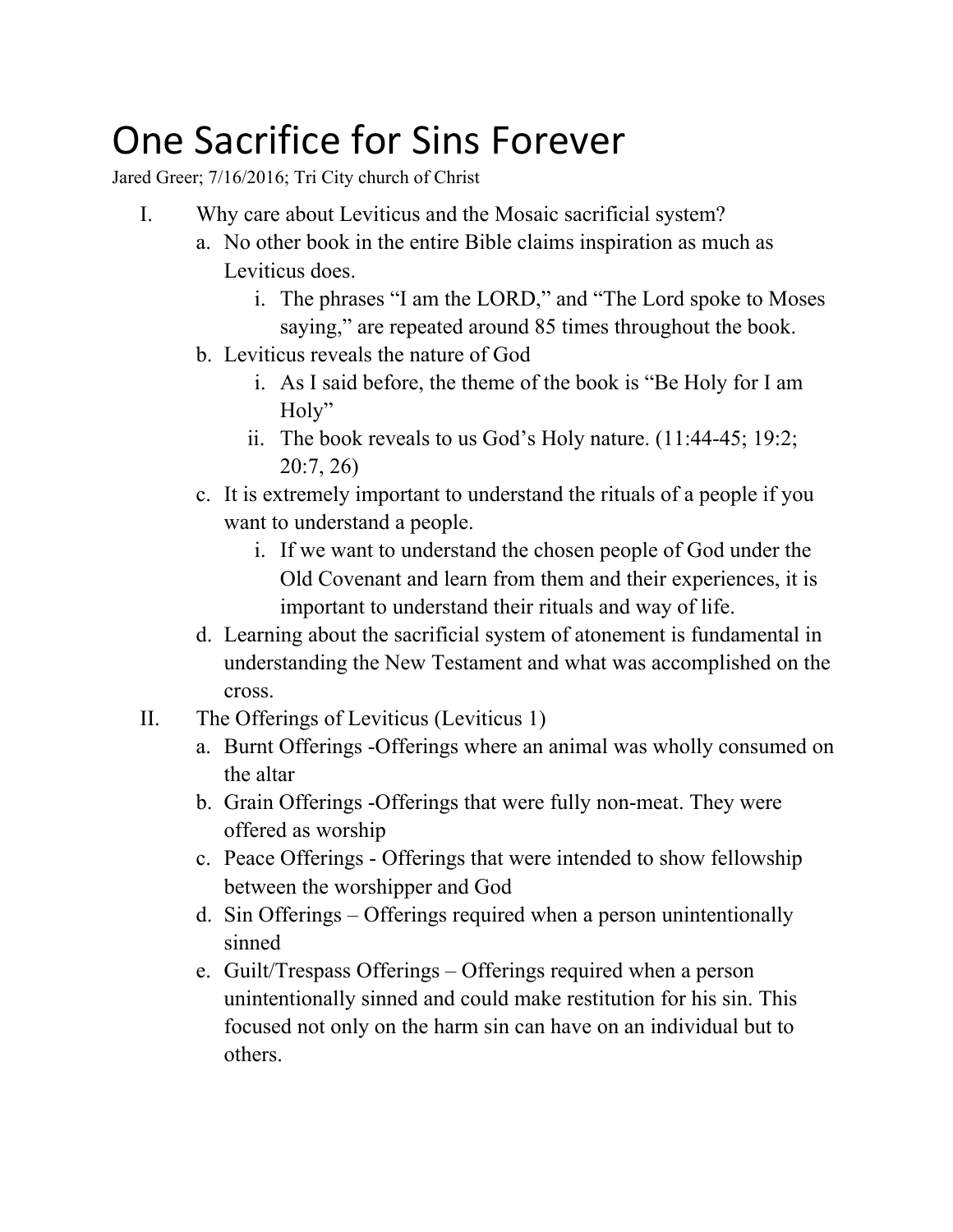- i. These sacrifices could be divided into a category of pleasing/sweet smelling aromas and non-sweet aromas.
- ii. The Burnt Offerings, Grain Offerings, and Peace Offerings were all under the category of pleasing/sweet smelling aromas.  $(1:9, 2:9, 3:5)$ 
	- 1. This doesn't just mean that they "smelled good"
	- 2. All three of these sacrifices could be offered voluntarily by the individual. The fact that they were offered by the free will of the individual in order worship God, and thankfully restore a relationship with Him is pleasing.
	- 3. These sacrifices were a shadow of what was to come in Jesus (Hebrews 10:1)
	- 4. Christ was offered up as the ultimate fragrant offering (Ephesians  $5:1-2$ ) because he willingly offered himself to God for us.
- III. What did this system of atonement mean to the Israelites?
	- i. The sacrifices and restitution illustrated to the Israelites and to us the nature of sin.
		- 1. Blood atones for sin and life is in the blood (Lev. 17:11)
			- a. When an Israelite sacrificed an animal they were reminded through this process of atonement that the wages of sin is death (Romans 6:23)
			- b. For burnt offerings, peace offerings, and sin offerings, it was required that the offender lay his hands on the animal before it was killed. This was done to show the identification of the one offering with the animal that is being killed. (Lev. 1:4)
			- c. Sin causes spiritual death so a life must be given to regain spiritual life. There is a connection between the sinner and the animal, the victim of the offering.
			- d. The same is true about the nature of sin and atonement for us today! Sin leads to death and we must come into contact with the victim who died to atone for our sins, Jesus Christ.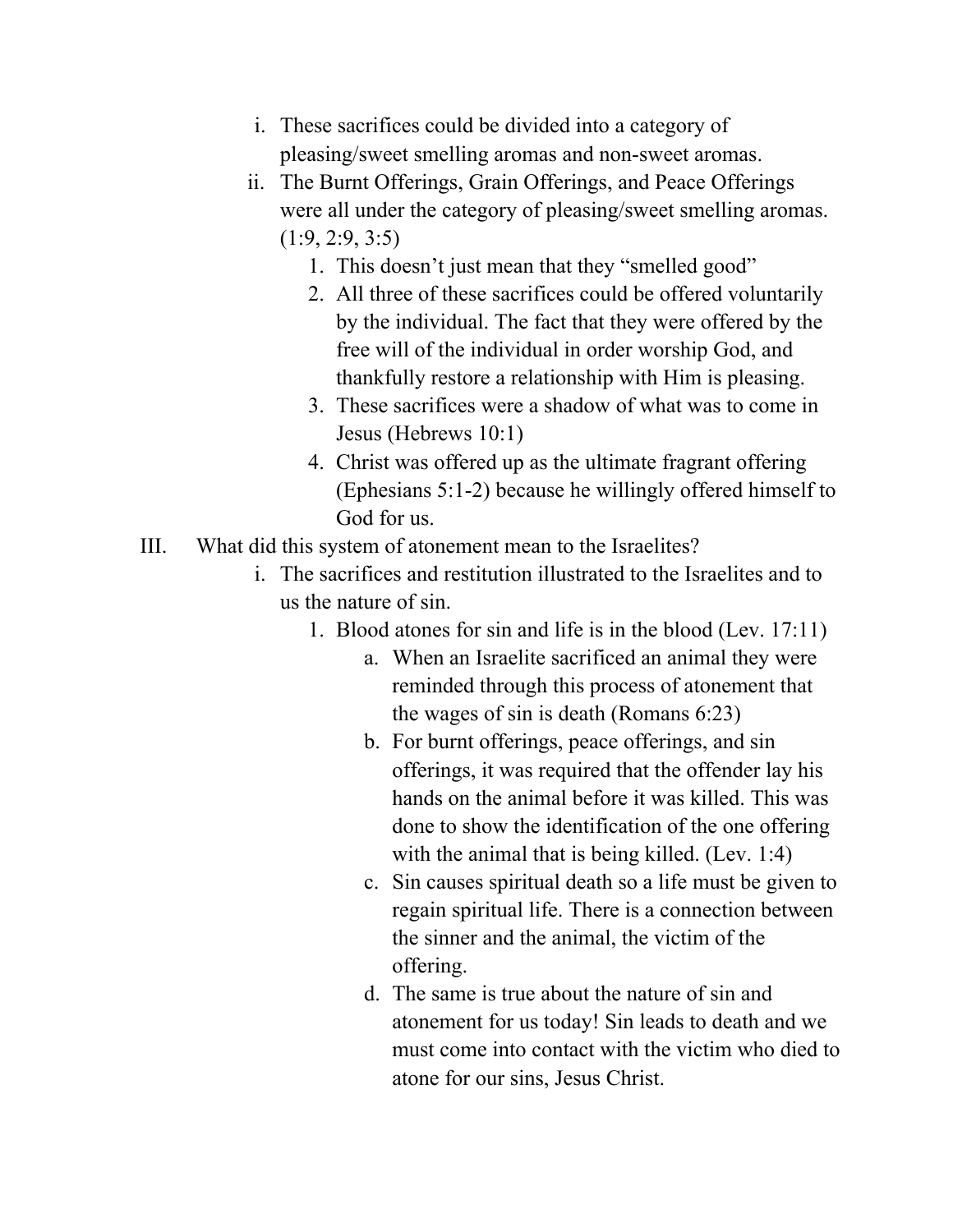- 2. Restitution illustrated that sin is a debt (Matthew 6:12,  $14-15$
- 3. Christ is the ultimate and perfect fulfillment of sacrifice, restitution and atonement that are shown to us in Leviticus (Hebrews 10:1-14)
	- a. He was one sacrifice for sins forever
	- b. He was our sin and guilt offering (Hebrews 13:1113; Isaiah 53:10)
	- c. But why was it necessary for the innocent Christ to become our sin and guilt offerings? Our sacrifice for sins forever?
- IV. What could Christ accomplish that the Levitical system of atonement could not?
	- a. The Israelites eventually lost all heart in their worship (Isaiah  $1:1-18$ ) and eventually thought that going through the motions and sacrificing was all that was required to please God, and a heart for God wasn't required.
		- 1. God's delight is not in the physical blood, but in what the blood represents (Psalm 51:16-17). The physical blood doesn't atone for our sins, but rather what the blood stands for!
		- 2. In sacrificing an animal, the blood that was laid at God's feet and dedicated to him, represented the sinner's renewed, complete, and whole-hearted dedication and humility to God.
		- 3. This doesn't mean God didn't want sacrifices; he commanded His people to offer them! But when they offered sacrifices without changing their hearts, their sacrifice no longer had value and did not atone for their sin!
	- b. Romans 8:1-8; The Old Law pointed to and symbolized the change and repentance of the sinner but it could not transform the sinner, because it lacked the Spirit of God. New life comes from the Spirit
		- i. Jesus told Nicodemus in John 3 that he must be born again by water and the Spirit to enter the kingdom and be right with God.
- V. What was it about Christ's sacrifice that perfected these problems?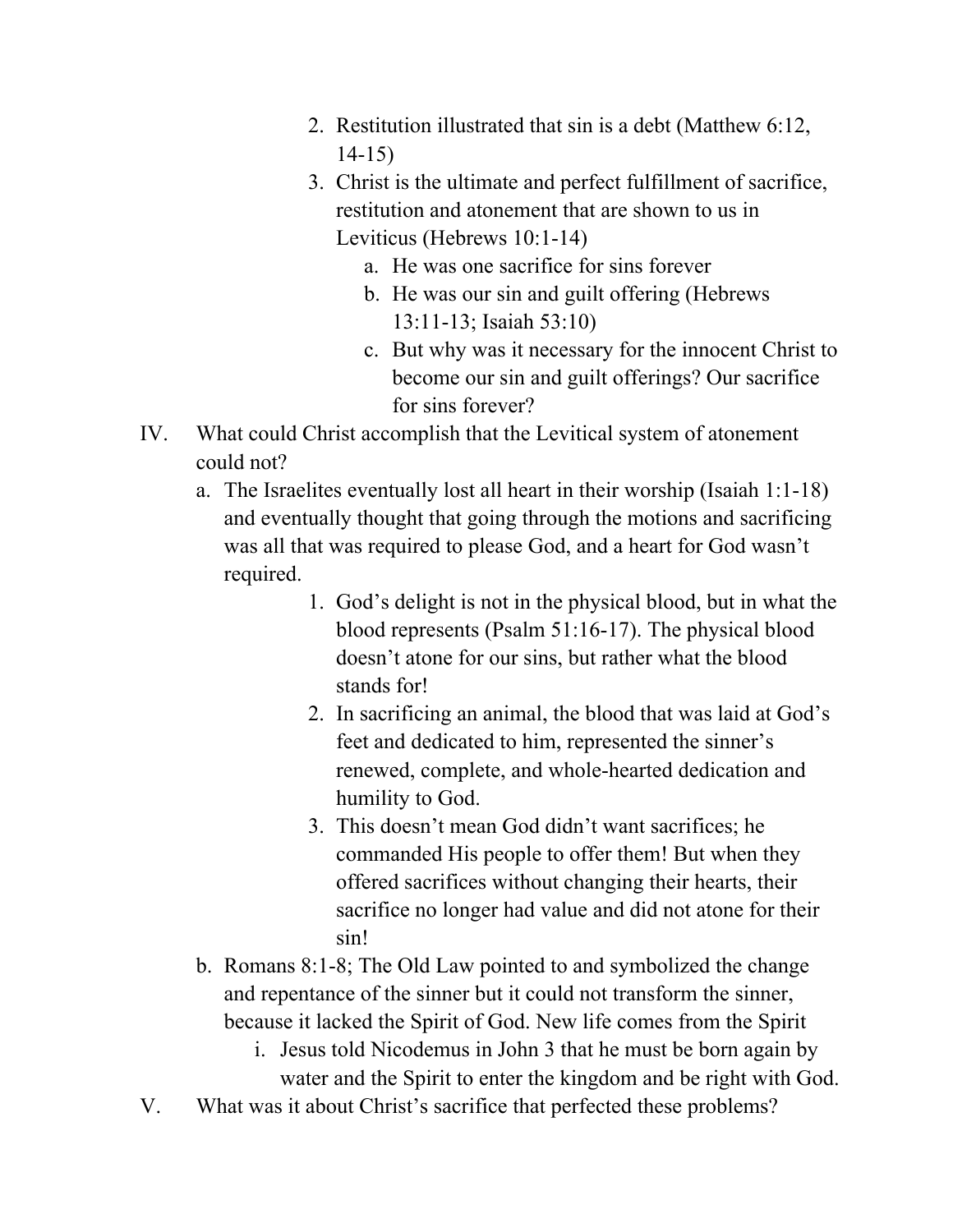- a. Many people today hold to the idea that our sin was primarily a legal issue. Our sin breaks God's law and divine justice requires that death is the punishment for sin. Jesus took on flesh and suffered the punishment of death for the entire human race.
- b. This is called the "penal substitution theory." There are elements of truth in this theory, but there are a few problems one could find with it as well.
	- i. Jesus' death does not seem just in any way. The sinners live and are rewarded, and the only truly innocent man is put to death. This doesn't seem to be just at all.
	- ii. This theory doesn't seem to make Christ's sacrifice personal. It doesn't provide us with any reason to follow Christ, and become his disciple. Nothing in this theory necessitates discipleship.
- c. So what was it that made the death of Christ so unique, perfectly and ultimately fulfilling the doctrine of sacrifice and atonement found in Leviticus?
	- i. His death showed us what whole-hearted dedication to God looks like.
	- ii. The commitment needed for a sinner to achieve atonement for their sin is shown in Christ's death. He embodied discipleship.
	- iii. A professor at Florida College, Dr. McClister, gives this example to help explain what was accomplished on the cross.
		- 1. When he used to teach a foreign language class, he had a worksheet where his students had to convert sentence types. He would do the first problem on the worksheet to show them how to do the assignment. The first one was done "for them," but in order to complete the assignment, they had to follow that example to the end.
		- 2. Jesus similarly died *for us*! He took the form of a servant, substituting himself in the place of mankind, and providing an example for us to follow that Levitical sacrifices could never accomplish!
		- 3. His sacrifice has the power to change our hearts and call us to complete discipleship, even to the point of death. His death doesn't mean that I no longer have any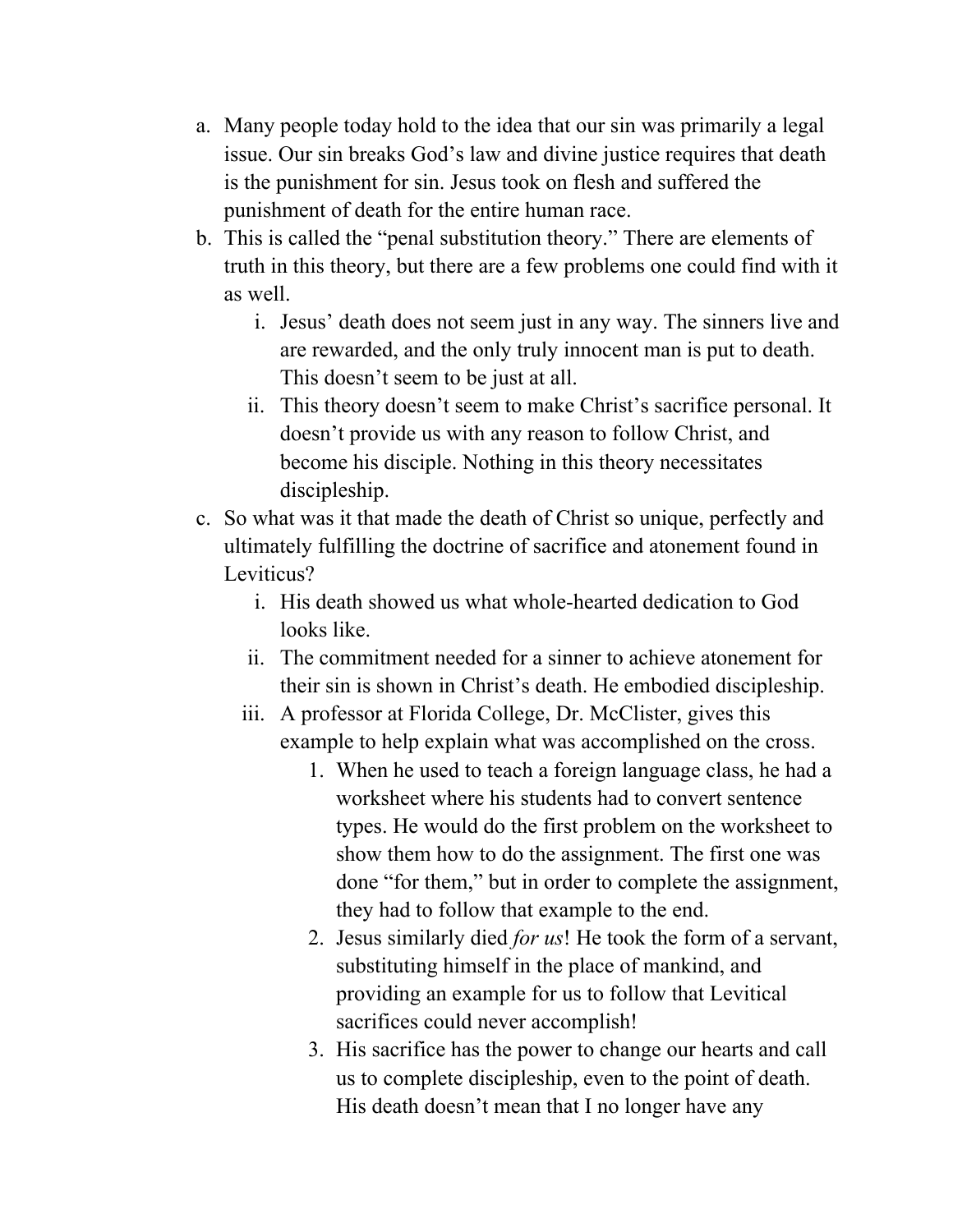responsibility in the matter, but rather, I will achieve atonement when I follow His example and dedicate all that I am to God!

- 4. 1 Peter 1:21-25
	- a. In this passage Peter draws a direct connection between Jesus suffering for us and leaving us an example.
	- b. He also borrows language and phraseology from Isaiah 53; the passage with the strongest language depicting Jesus as our substitution. He interprets it in a way that emphasizes Jesus' commitment to God, and our need to die to sin and become righteous in following after His example.
- 5. But Jesus is more than just an example to us. He is *the* example. He lived a sinless life. His life in its entirety was devoted to God and he chose to die for us willingly (which is why his sacrifice is a pleasing aroma)
- VI. So what should we do to achieve the atonement offered in Christ?
	- a. We need to believe in the gospel. Jesus did indeed die for us, was buried, and rose three days later.
	- b. We need to confess that He is the son of God (Romans  $10:9-10$ )
	- c. We need to repent; turn away from sin and turn to Him with all of our heart, following his example of commitment and dedication to the will of God.
		- i. This is important! If we don't change our hearts and follow the example Christ set before us and dedicate ourselves to God, our sin isn't atoned for (like the Israelites in Isaiah)
		- ii. This goes along with what the Hebrew writer says in 10:26; *For if we go on sinning deliberately after receiving the knowledge of the truth, there no longer remains a sacrifice for sins,*
	- d. We must come identify with Christ, our victim, and His death; just as the Israelites had to lay their hands on their sacrifices. How do we come into contact with Christ and His death? Romans  $6:1-11$